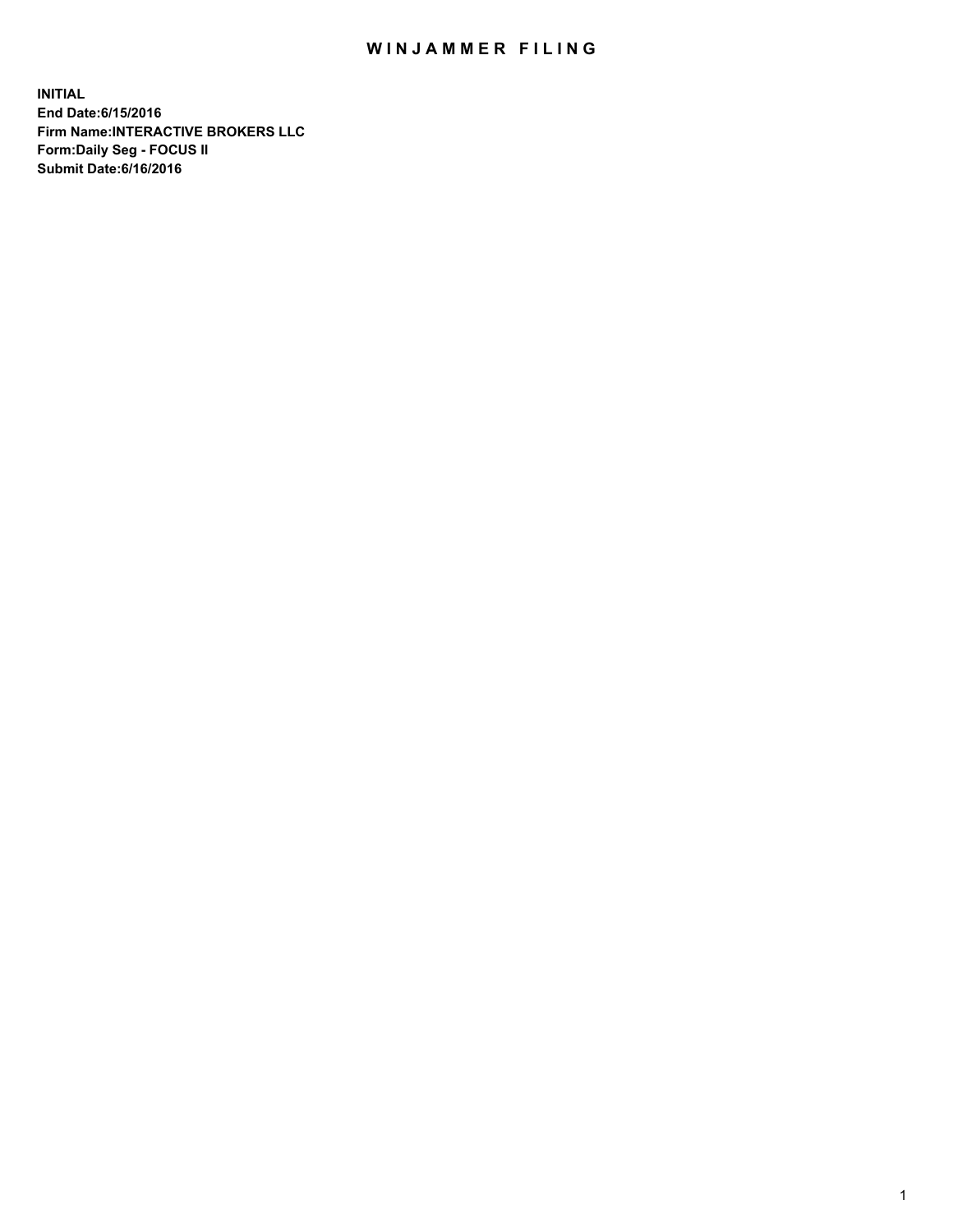## **INITIAL End Date:6/15/2016 Firm Name:INTERACTIVE BROKERS LLC Form:Daily Seg - FOCUS II Submit Date:6/16/2016 Daily Segregation - Cover Page**

| Name of Company<br><b>Contact Name</b><br><b>Contact Phone Number</b><br><b>Contact Email Address</b>                                                                                                                                                                                                                          | <b>INTERACTIVE BROKERS LLC</b><br><b>James Menicucci</b><br>203-618-8085<br>jmenicucci@interactivebrokers.c<br>om |
|--------------------------------------------------------------------------------------------------------------------------------------------------------------------------------------------------------------------------------------------------------------------------------------------------------------------------------|-------------------------------------------------------------------------------------------------------------------|
| FCM's Customer Segregated Funds Residual Interest Target (choose one):<br>a. Minimum dollar amount: ; or<br>b. Minimum percentage of customer segregated funds required:% ; or<br>c. Dollar amount range between: and; or<br>d. Percentage range of customer segregated funds required between: % and %.                       | $\overline{\mathbf{0}}$<br>0<br>155,000,000 245,000,000<br>00                                                     |
| FCM's Customer Secured Amount Funds Residual Interest Target (choose one):<br>a. Minimum dollar amount: ; or<br>b. Minimum percentage of customer secured funds required:%; or<br>c. Dollar amount range between: and; or<br>d. Percentage range of customer secured funds required between: % and %.                          | $\overline{\mathbf{0}}$<br>0<br>80,000,000 120,000,000<br>00                                                      |
| FCM's Cleared Swaps Customer Collateral Residual Interest Target (choose one):<br>a. Minimum dollar amount: ; or<br>b. Minimum percentage of cleared swaps customer collateral required:% ; or<br>c. Dollar amount range between: and; or<br>d. Percentage range of cleared swaps customer collateral required between:% and%. | $\overline{\mathbf{0}}$<br>$\overline{\mathbf{0}}$<br>00<br>0 <sub>0</sub>                                        |

Attach supporting documents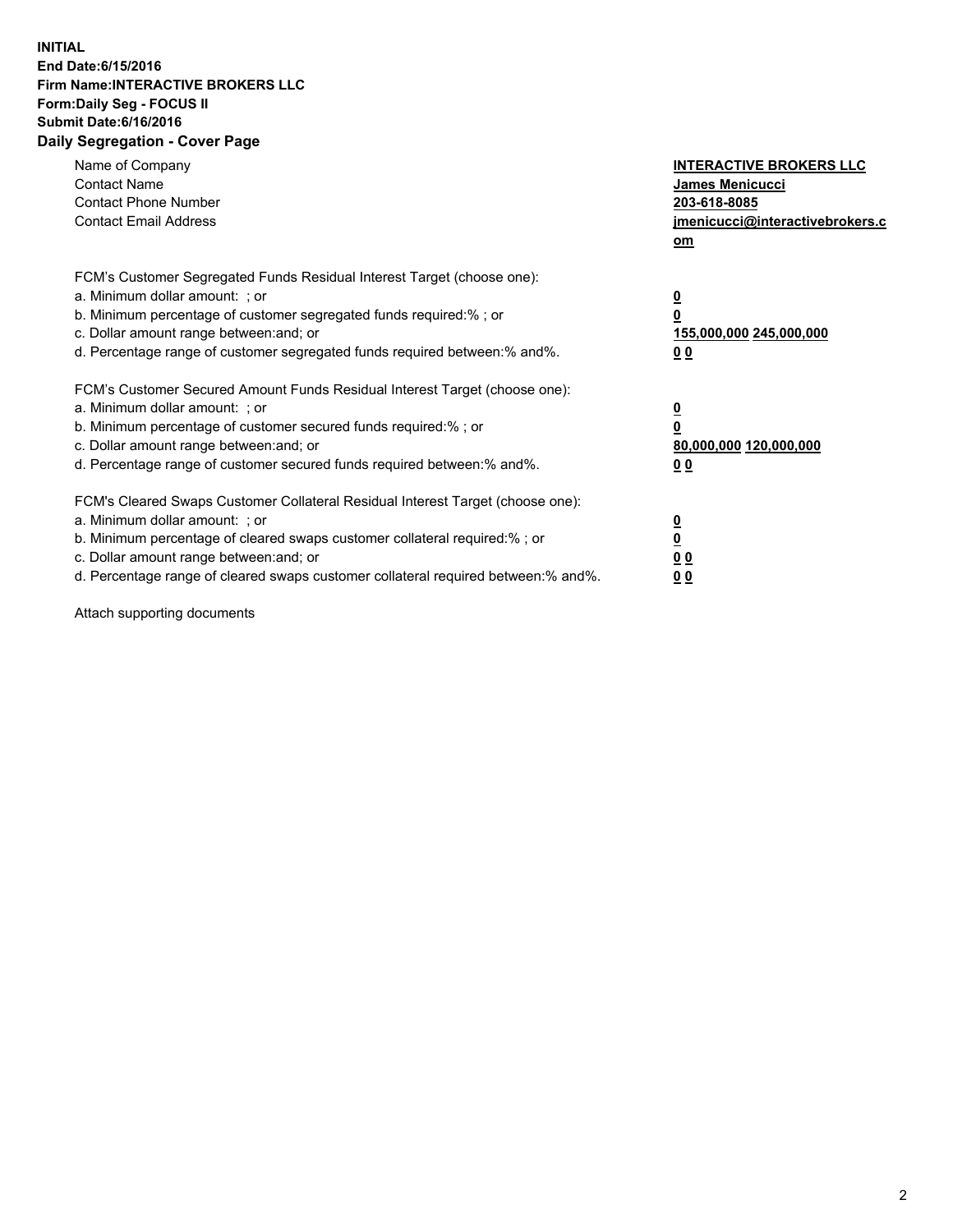## **INITIAL End Date:6/15/2016 Firm Name:INTERACTIVE BROKERS LLC Form:Daily Seg - FOCUS II Submit Date:6/16/2016 Daily Segregation - Secured Amounts**

|     | Daily Ocglegation - Occuled Amounts                                                                        |                                  |
|-----|------------------------------------------------------------------------------------------------------------|----------------------------------|
|     | Foreign Futures and Foreign Options Secured Amounts                                                        |                                  |
|     | Amount required to be set aside pursuant to law, rule or regulation of a foreign                           | $0$ [7305]                       |
|     | government or a rule of a self-regulatory organization authorized thereunder                               |                                  |
| 1.  | Net ledger balance - Foreign Futures and Foreign Option Trading - All Customers                            |                                  |
|     | A. Cash                                                                                                    | 294,213,613 [7315]               |
|     | B. Securities (at market)                                                                                  | $0$ [7317]                       |
| 2.  | Net unrealized profit (loss) in open futures contracts traded on a foreign board of trade                  | 5,295,590 [7325]                 |
| 3.  | Exchange traded options                                                                                    |                                  |
|     | a. Market value of open option contracts purchased on a foreign board of trade                             | 47,457 [7335]                    |
|     | b. Market value of open contracts granted (sold) on a foreign board of trade                               | -77,644 [7337]                   |
| 4.  | Net equity (deficit) (add lines 1. 2. and 3.)                                                              | 299,479,016 [7345]               |
| 5.  | Account liquidating to a deficit and account with a debit balances - gross amount                          | 177,521 [7351]                   |
|     | Less: amount offset by customer owned securities                                                           | 0 [7352] 177,521 [7354]          |
| 6.  | Amount required to be set aside as the secured amount - Net Liquidating Equity                             | 299,656,537 [7355]               |
|     | Method (add lines 4 and 5)                                                                                 |                                  |
| 7.  | Greater of amount required to be set aside pursuant to foreign jurisdiction (above) or line                | 299,656,537 [7360]               |
|     | 6.                                                                                                         |                                  |
|     | FUNDS DEPOSITED IN SEPARATE REGULATION 30.7 ACCOUNTS                                                       |                                  |
| 1.  | Cash in banks                                                                                              |                                  |
|     | A. Banks located in the United States                                                                      | 3,712,500 [7500]                 |
|     | B. Other banks qualified under Regulation 30.7                                                             | 0 [7520] 3,712,500 [7530]        |
| 2.  | Securities                                                                                                 |                                  |
|     | A. In safekeeping with banks located in the United States                                                  | 353,210,900 [7540]               |
|     | B. In safekeeping with other banks qualified under Regulation 30.7                                         | 0 [7560] 353,210,900 [7570]      |
| 3.  | Equities with registered futures commission merchants                                                      |                                  |
|     | A. Cash                                                                                                    | $0$ [7580]                       |
|     | <b>B.</b> Securities                                                                                       | $0$ [7590]                       |
|     | C. Unrealized gain (loss) on open futures contracts                                                        | $0$ [7600]                       |
|     | D. Value of long option contracts                                                                          | $0$ [7610]                       |
|     | E. Value of short option contracts                                                                         | 0 [7615] 0 [7620]                |
| 4.  | Amounts held by clearing organizations of foreign boards of trade                                          |                                  |
|     | A. Cash                                                                                                    | $0$ [7640]                       |
|     | <b>B.</b> Securities                                                                                       | $0$ [7650]                       |
|     | C. Amount due to (from) clearing organization - daily variation                                            | $0$ [7660]                       |
|     | D. Value of long option contracts                                                                          | $0$ [7670]                       |
|     | E. Value of short option contracts                                                                         | 0 [7675] 0 [7680]                |
| 5.  | Amounts held by members of foreign boards of trade                                                         |                                  |
|     | A. Cash                                                                                                    | 61,341,236 [7700]                |
|     | <b>B.</b> Securities                                                                                       | 5,080,122 [7710]                 |
|     | C. Unrealized gain (loss) on open futures contracts                                                        | $0$ [7720]                       |
|     | D. Value of long option contracts                                                                          | 47,457 [7730]                    |
|     | E. Value of short option contracts                                                                         | -77,644 [7735] 66,391,171 [7740] |
| 6.  | Amounts with other depositories designated by a foreign board of trade                                     | 0 [7760]                         |
| 7.  | Segregated funds on hand                                                                                   | $0$ [7765]                       |
| 8.  | Total funds in separate section 30.7 accounts                                                              | 423,314,571 [7770]               |
| 9.  | Excess (deficiency) Set Aside for Secured Amount (subtract line 7 Secured Statement<br>Page 1 from Line 8) | 123,658,034 [7380]               |
| 10. | Management Target Amount for Excess funds in separate section 30.7 accounts                                | 80,000,000 [7780]                |
| 11. | Excess (deficiency) funds in separate 30.7 accounts over (under) Management Target                         | 43,658,034 [7785]                |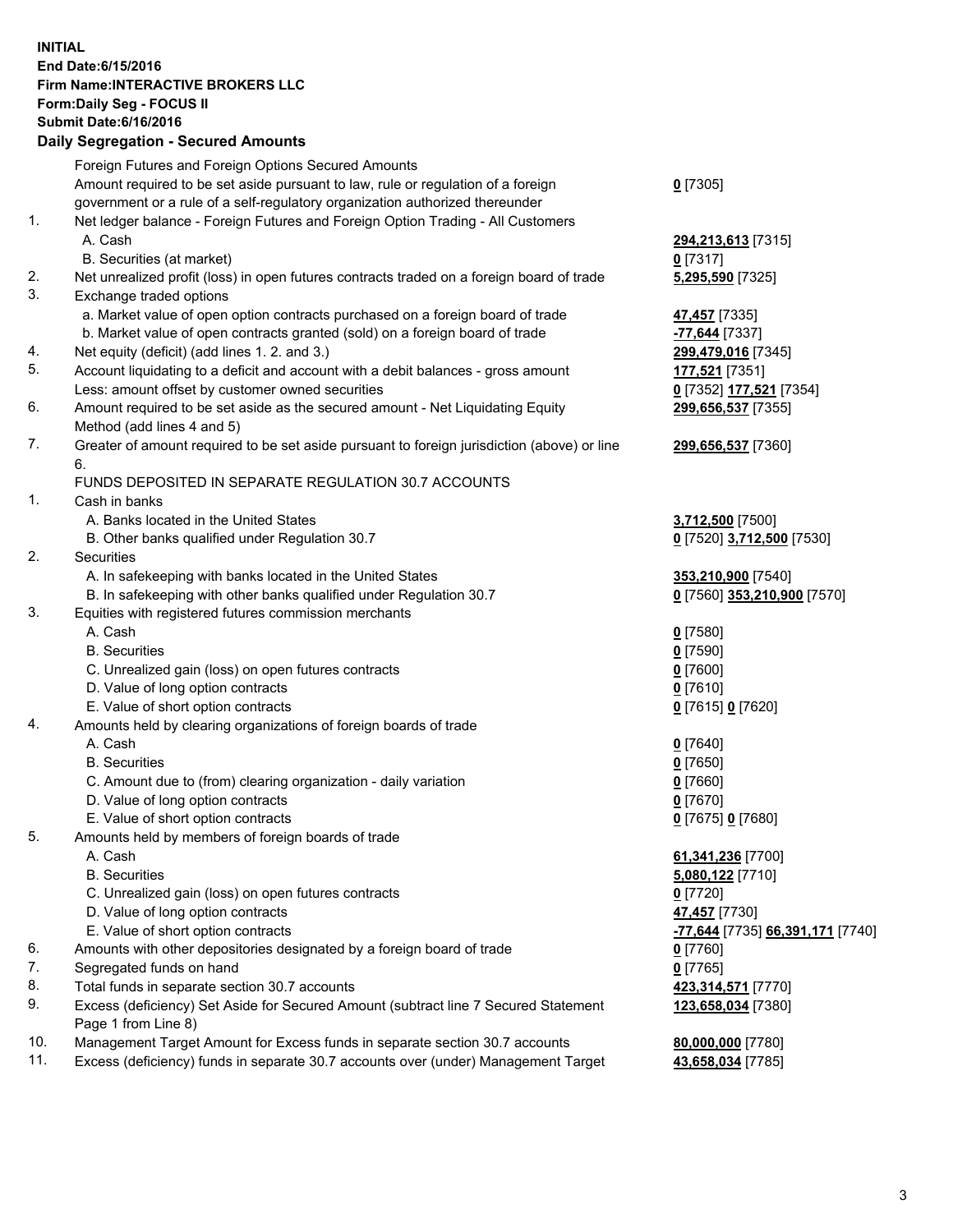**INITIAL End Date:6/15/2016 Firm Name:INTERACTIVE BROKERS LLC Form:Daily Seg - FOCUS II Submit Date:6/16/2016 Daily Segregation - Segregation Statement** SEGREGATION REQUIREMENTS(Section 4d(2) of the CEAct) 1. Net ledger balance A. Cash **2,774,574,842** [7010] B. Securities (at market) **0** [7020] 2. Net unrealized profit (loss) in open futures contracts traded on a contract market **52,866,160** [7030] 3. Exchange traded options A. Add market value of open option contracts purchased on a contract market **213,556,801** [7032] B. Deduct market value of open option contracts granted (sold) on a contract market **-295,205,864** [7033] 4. Net equity (deficit) (add lines 1, 2 and 3) **2,745,791,939** [7040] 5. Accounts liquidating to a deficit and accounts with debit balances - gross amount **81,516** [7045] Less: amount offset by customer securities **0** [7047] **81,516** [7050] 6. Amount required to be segregated (add lines 4 and 5) **2,745,873,455** [7060] FUNDS IN SEGREGATED ACCOUNTS 7. Deposited in segregated funds bank accounts A. Cash **195,747,436** [7070] B. Securities representing investments of customers' funds (at market) **1,813,620,935** [7080] C. Securities held for particular customers or option customers in lieu of cash (at market) **0** [7090] 8. Margins on deposit with derivatives clearing organizations of contract markets A. Cash **88,844,757** [7100] B. Securities representing investments of customers' funds (at market) **997,880,969** [7110] C. Securities held for particular customers or option customers in lieu of cash (at market) **0** [7120] 9. Net settlement from (to) derivatives clearing organizations of contract markets **11,646,574** [7130] 10. Exchange traded options A. Value of open long option contracts **213,581,904** [7132] B. Value of open short option contracts **-295,230,786** [7133] 11. Net equities with other FCMs A. Net liquidating equity **0** [7140] B. Securities representing investments of customers' funds (at market) **0** [7160] C. Securities held for particular customers or option customers in lieu of cash (at market) **0** [7170] 12. Segregated funds on hand **0** [7150] 13. Total amount in segregation (add lines 7 through 12) **3,026,091,789** [7180] 14. Excess (deficiency) funds in segregation (subtract line 6 from line 13) **280,218,334** [7190] 15. Management Target Amount for Excess funds in segregation **155,000,000** [7194] 16. Excess (deficiency) funds in segregation over (under) Management Target Amount **125,218,334** [7198]

Excess